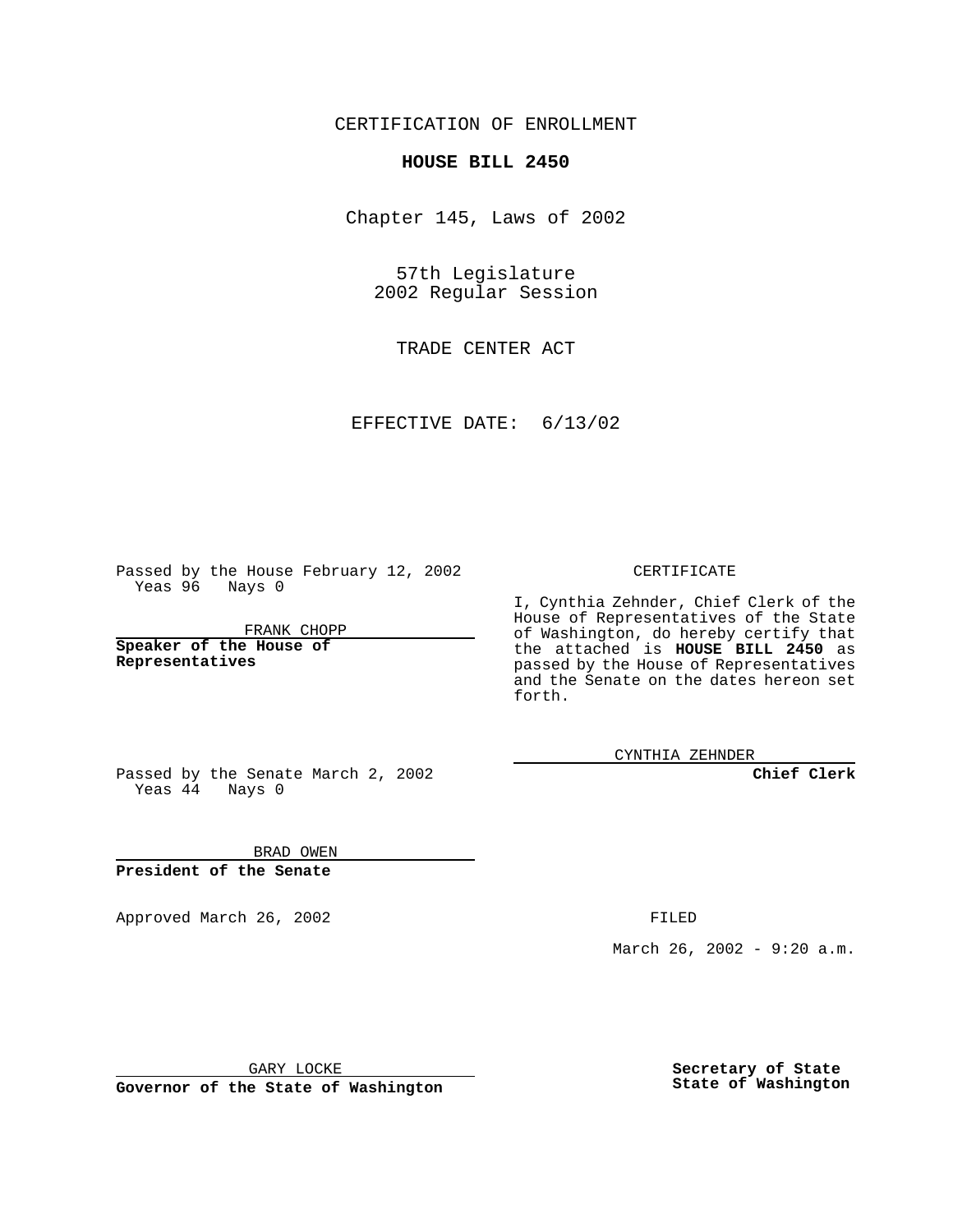## **HOUSE BILL 2450** \_\_\_\_\_\_\_\_\_\_\_\_\_\_\_\_\_\_\_\_\_\_\_\_\_\_\_\_\_\_\_\_\_\_\_\_\_\_\_\_\_\_\_\_\_\_\_

\_\_\_\_\_\_\_\_\_\_\_\_\_\_\_\_\_\_\_\_\_\_\_\_\_\_\_\_\_\_\_\_\_\_\_\_\_\_\_\_\_\_\_\_\_\_\_

Passed Legislature - 2002 Regular Session

**State of Washington 57th Legislature 2002 Regular Session**

**By** Representatives Hatfield, Dunshee, DeBolt, Jarrett and Anderson

Read first time 01/17/2002. Referred to Committee on Local Government & Housing.

1 AN ACT Relating to the trade center act; amending RCW 53.29.010, 2 53.29.020, and 53.29.030; and adding a new section to chapter 53.29 3 RCW.

4 BE IT ENACTED BY THE LEGISLATURE OF THE STATE OF WASHINGTON:

5 **Sec. 1.** RCW 53.29.010 and 1989 c 425 s 5 are each amended to read 6 as follows:

7 It is declared to be the finding of the legislature of the state of 8 Washington that:

 (1) The servicing functions and activities connected with the oceanborne and overseas airborne trade and commerce of port districts, including customs clearance, shipping negotiations, cargo routing, freight forwarding, financing, insurance arrangements and other similar transactions which are presently performed in various, scattered 14 physical and electronic locations in the districts should be centralized to provide for more efficient and economical transportation 16 of persons and more efficient and economical physical or electronic 17 facilities and services for the exchange and buying, selling and transportation of commodities and other property in world trade and commerce;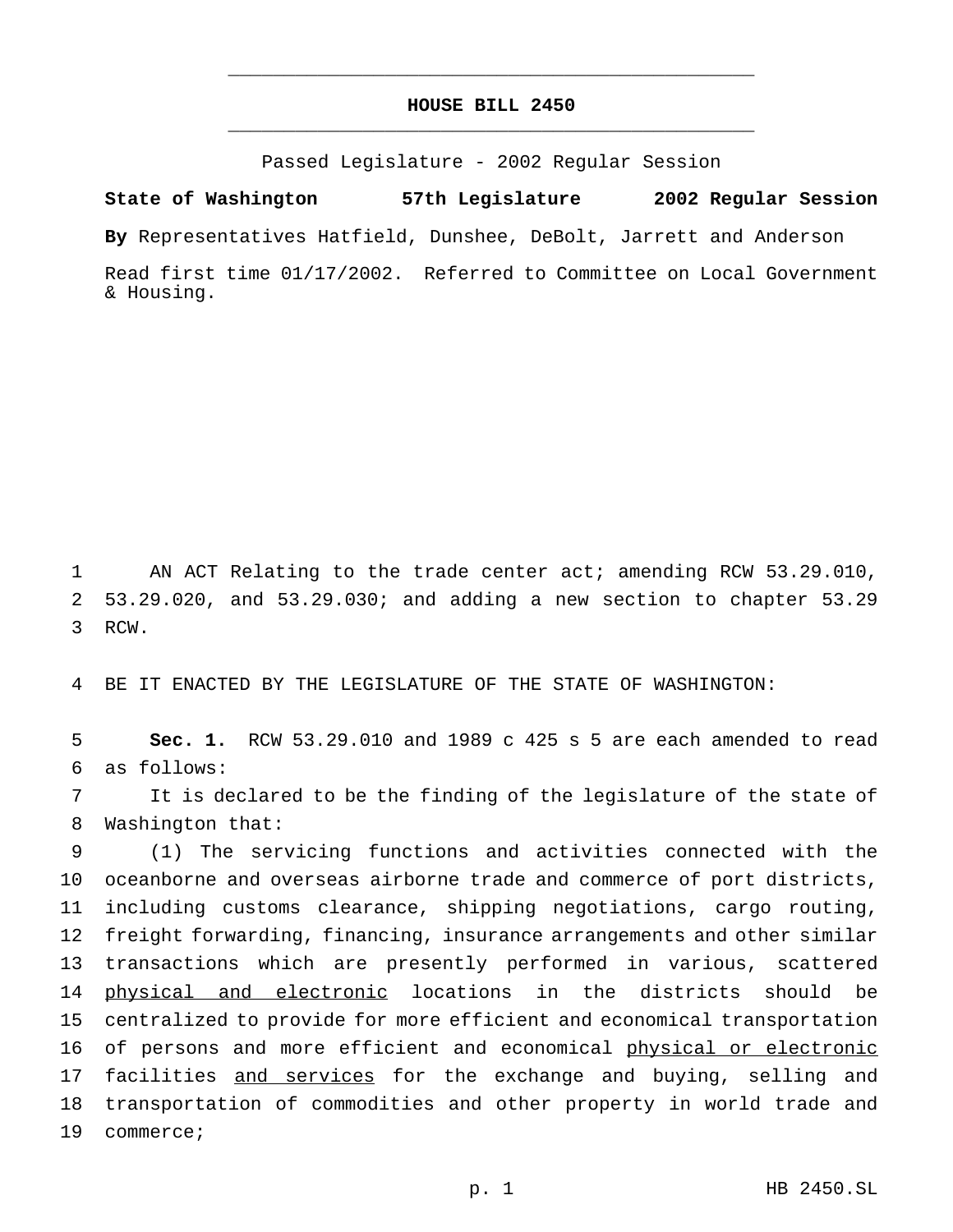(2) Unification, at a single, centrally located physical or 2 electronic site of a facility of commerce, i.e., a trade center, accommodating the functions and activities described in subsection (1) of this section and the appropriate governmental, administrative and other services connected with or incidental to transportation and security of persons and property and the promotion and protection of port commerce, and providing a central locale for exhibiting, and otherwise promoting the exchange and buying and selling of commodities and property in world trade and commerce, will materially assist in preserving the material and other benefits of a prosperous port community;

 (3) The undertaking of the aforesaid unified trade center project by a port district or the Washington public ports association has the 14 single object of preserving, and will aid in the promotion, security, and preservation of, the economic well-being of port districts and the state of Washington and is found and determined to be a public purpose.

 **Sec. 2.** RCW 53.29.020 and 1989 c 425 s 6 are each amended to read as follows:

 In addition to all other powers granted to port districts, any such district, the Washington public ports association, or the federation of Washington ports as described in RCW 53.06.070 may acquire, as provided for other port properties in RCW 53.08.010, construct, develop, operate and maintain all land or other property interests, buildings, 24 structures or other improvements, and may participate in transactions 25 necessary to provide, electronically or otherwise, facilities or to 26 exercise powers or purposes of a trade center including but not limited 27 to the following electronic or physical facilities:

 (1) A facility consisting of one or more structures, improvements and areas for the centralized accommodation of public and private agencies, persons and facilities in order to afford improved service to waterborne and airborne import and export trade and commerce;

 (2) Facilities for the promotion of such import and export trade and commerce, inspection, testing, display and appraisal facilities, foreign trade zones, terminal and transportation facilities, office meeting rooms, auditoriums, libraries, language translation services, storage, warehouse, marketing and exhibition facilities, facilities for federal, state, county and other municipal and governmental agencies providing services relating to the foregoing and including, but not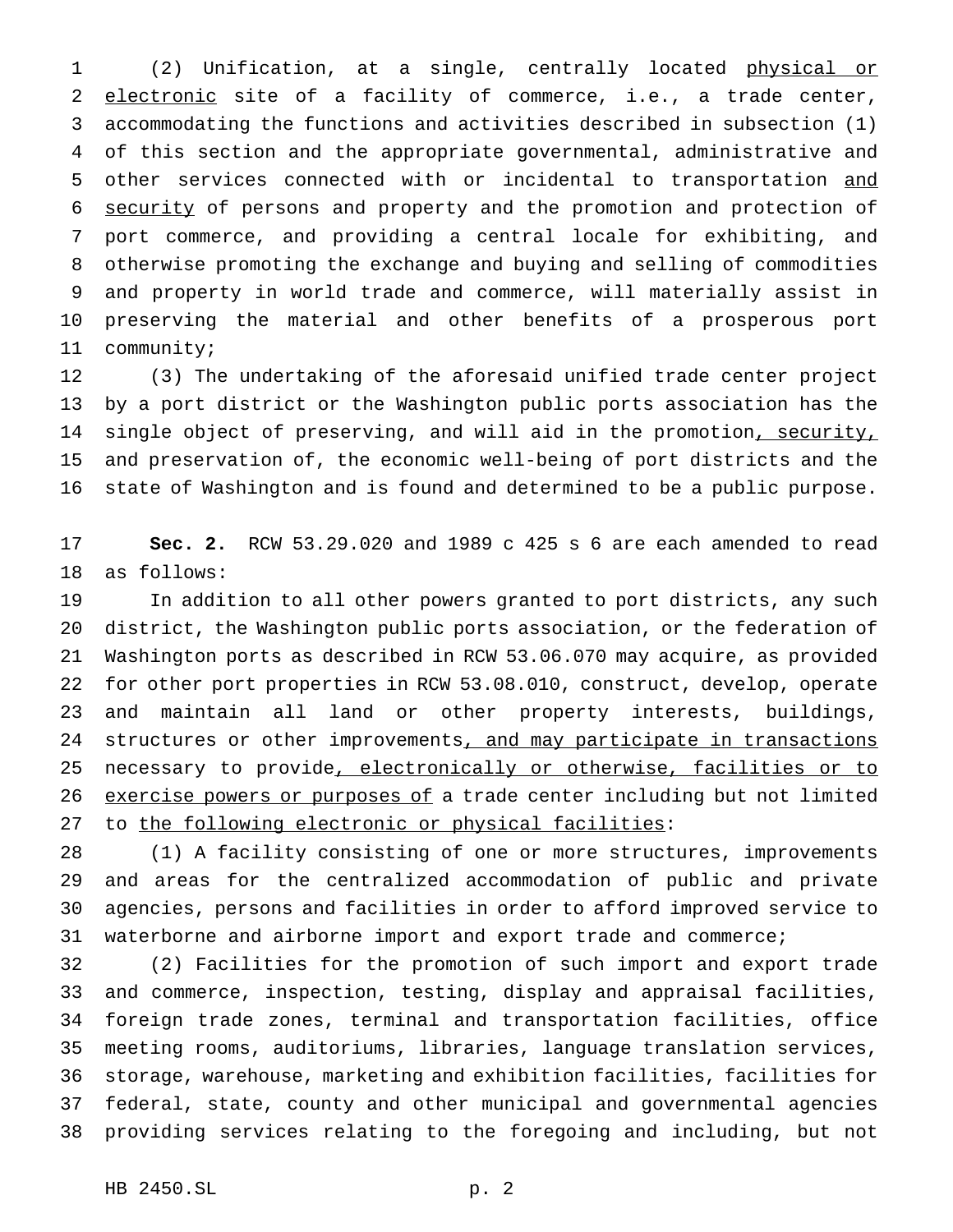being limited to, customs houses and customs stores, and other incidental facilities and accommodations.

 **Sec. 3.** RCW 53.29.030 and 1989 c 425 s 7 are each amended to read as follows:

 (1) In carrying out the powers authorized by this chapter and chapter 53.06 RCW, port districts and the Washington public ports 7 association are authorized to cooperate  $((and))_+$  act, and invest 8 jointly with other public and private agencies and persons, including, 9 but not limited to<sub>1</sub> the federal government, the state, other ports and municipal corporations, other states and their political subdivisions, and private nonprofit trade promotion groups and associate development organizations.

 (2) Port districts operating trade center buildings or operating association or federation trade centers, shall pay an annual service fee to the county treasurer wherein the center is located for municipal services rendered to the trade center building. The measure of such service fee shall be equal to three percent of the gross rentals received from the nongovernmental tenants of such trade center building. Such proceeds shall be distributed by the county treasurer as follows: Forty percent to the school district, forty percent to the city, and twenty percent to the county wherein the center is located: PROVIDED, That if the center is located in an unincorporated area, twenty percent shall be allocated to the fire district, forty percent to the school district, and forty percent to the county.

 NEW SECTION. **Sec. 4.** A new section is added to chapter 53.29 RCW to read as follows:

 The definitions in this section apply throughout RCW 53.29.020 and 53.29.030 unless the context clearly requires otherwise.

 (1) "Person" has the same meaning as defined in the electronic signatures in global and national commerce act (15 U.S.C. Sec. 7006 (8)) in effect on the effective date of this section.

 (2) "Transaction" has the same meaning as defined in the electronic signatures in global and national commerce act (15 U.S.C. Sec. 7006 (13)) in effect on the effective date of this section. However, "transaction" also includes actions relating to governmental affairs.